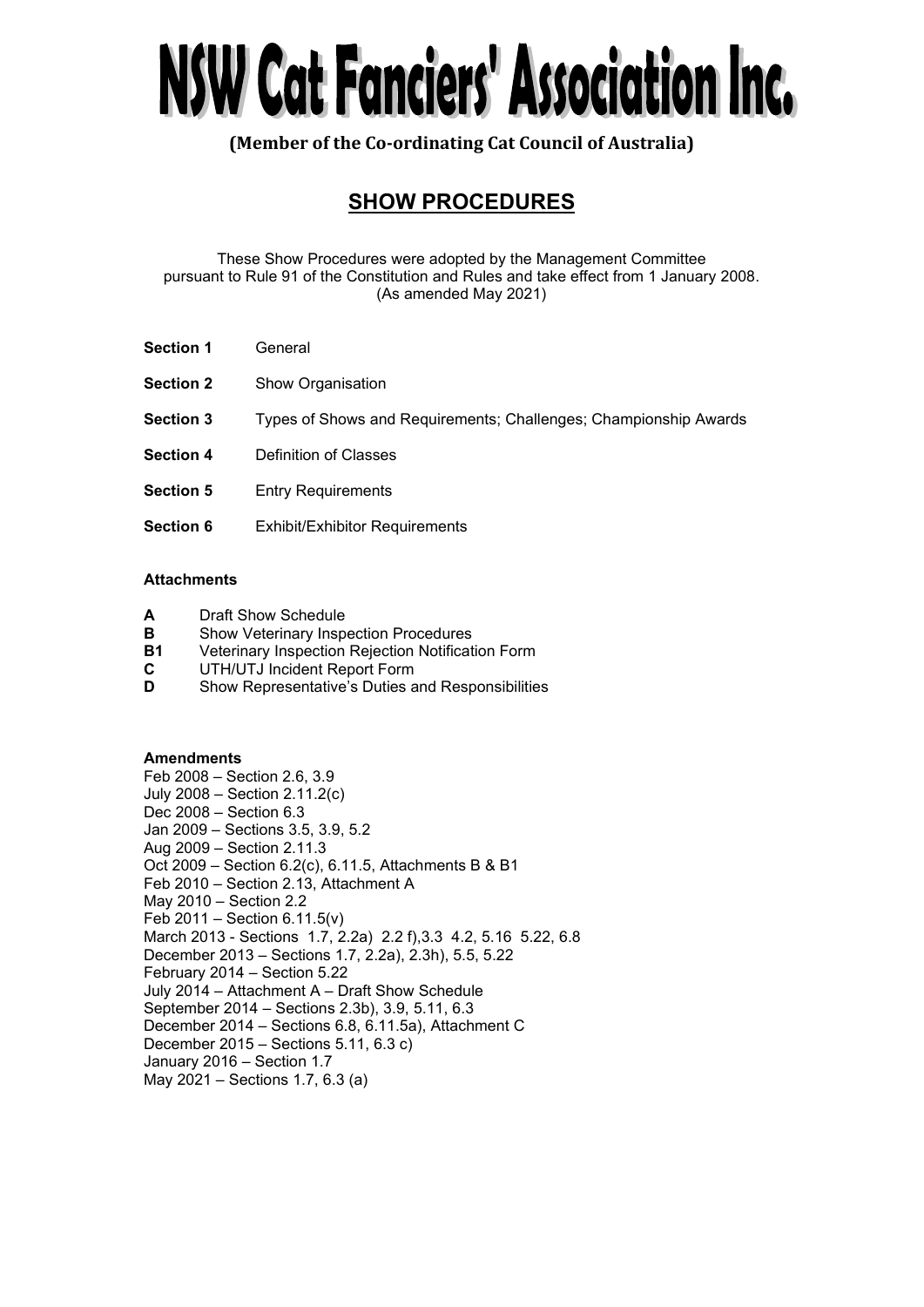### **1**

# **NSW CAT FANCIERS' ASSOCIATION INC.**

### **SHOW PROCEDURES**

# **SECTION 1. GENERAL**

- 1.1 These procedures shall apply to any Show conducted under the auspices of the Association.
- 1.2 In the event of a conflict between these procedures and any conditions of entry to a Show, as stated in the show schedule, these Show Procedures shall prevail.

### 1.3 DISPUTES

Any dispute arising from any aspect of the conduct of a Show shall be referred to the Show Committee of the Show prior to the conclusion of the Show. The Show Committee will make such enquiries and investigations as it may consider appropriate and its decision shall be binding subject to a right of appeal to the Management Committee in accordance with clause 1.4.

### 1.4 APPEALS

Any appeal from a decision of the Show Committee shall be lodged in writing with the Management Committee not later than ten (10) days after the date of the decision by the Show Committee.

The Management Committee, or a delegated Appeals subcommittee, shall investigate the matter and make such enquiries as it may consider appropriate to determine the matter. The decision of that committee shall be final.

# 1.5 EXHIBITOR CONDUCT/BEHAVIOUR

If, in the opinion of the Show Committee or the Show Representative, an exhibitor causes annoyance by loud and/or unseemly comments on a Judge's decision or acts in an unsportsman-like manner whilst in the precincts of the show, the exhibitor may be cautioned by a member of the Show Committee or the Show Representative. If thereafter at the show, the exhibitor further offends, then the exhibitor shall be asked to leave the show forthwith, and may be reported to the Management Committee for misconduct under the Rules**.**

### 1.6 JUDGES' DECISIONS

The decision of the judge is FINAL. Exhibitors are required to maintain a courteous manner at all times. Unseemly or disruptive conduct/comments towards a judge or show official may result in disciplinary action in accordance with the Constitution and Rules.

### 1.7 EXHIBITOR MEMBERSHIP STATUS

An exhibitor residing in New South Wales must be a current financial member of the NSW Cat Fanciers' Association or CATS NSW. New exhibitors will be permitted to show three times as a nonmember provided their exhibits satisfy the requirements of clause 5.3.

An exhibitor not resident in New South Wales must be a current financial member of a recognised Governing Body and the exhibits must satisfy the requirements of clause 5.4.

When an affiliate wishes to conduct an Open Entry Show thus allowing members of ANCATS to enter the show, the affiliate may do so without seeking the prior approval of the Management Committee. The Show Schedule must clearly state that the show is an Open Entry Show that members of ANCATS may enter, and that all exhibits must comply with CCCA Breed Standards. Where necessary affiliates should verify ANCATS pedigrees with the NSW CFA office. ANCATS entries are not eligible for the CCCA Award classes.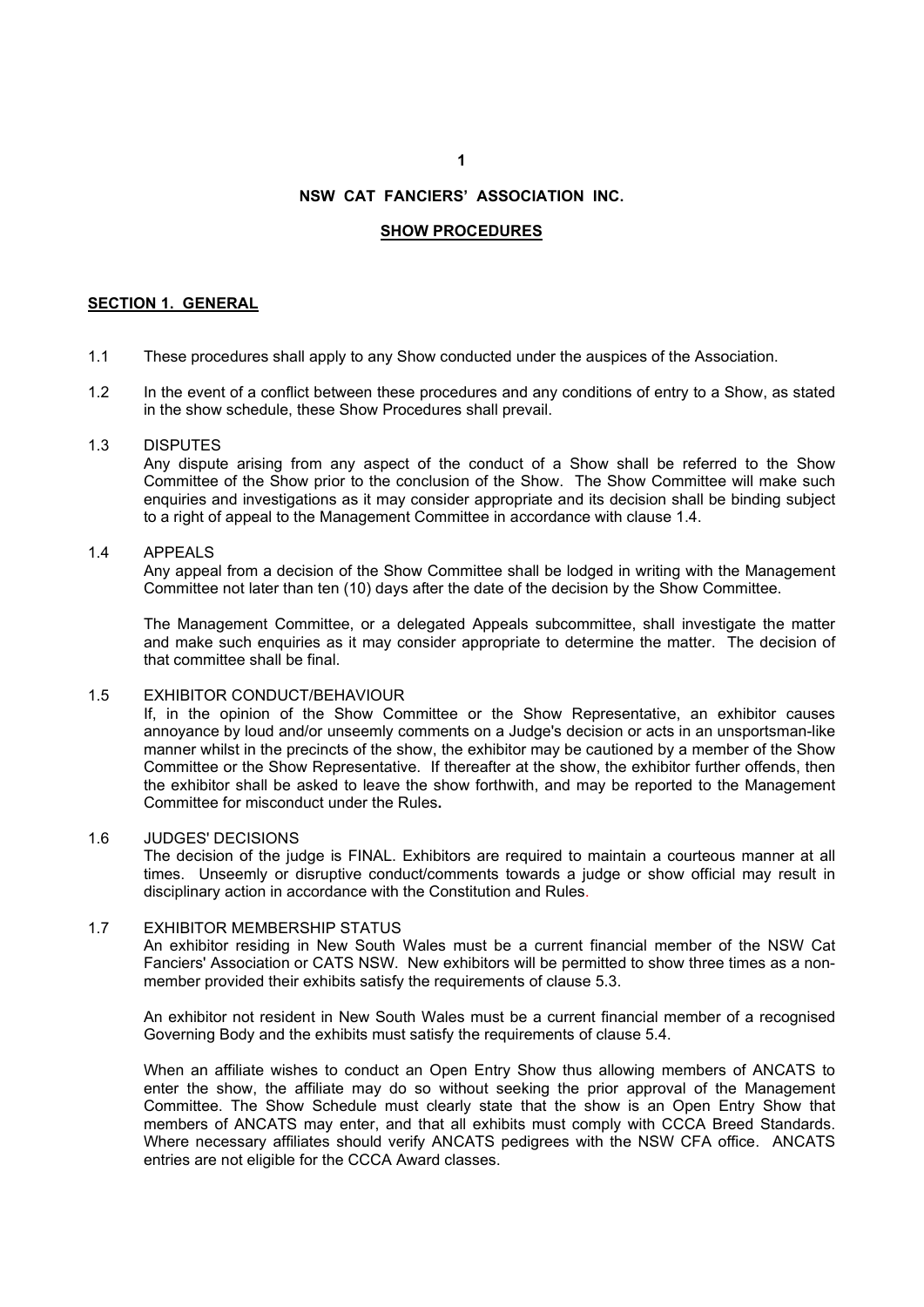# **SHOW PROCEDURES**

# **SECTION 2. SHOW ORGANISATION**

### 2.1 COMMITTEE

Each Affiliate intending to conduct a recognised Show shall appoint a Show Committee consisting of Show Manager, Show Secretary and such other persons as the Affiliate deems appropriate. All members of the Show Committee must be financial members of the Association.

### 2.2 JUDGES AND STEWARDS

a) Definitions

i) An Interstate Judge means a judge who resides in a State or Territory other than NSW and who is licensed by a CCCA or ACF affiliate.

ii) An Overseas Judge means a judge who resides outside the Commonwealth of Australia and who is licensed by a worldwide cat organisation recognised by CCCA.

iii) A Steward must be accredited by NSW CFA, or a CCCA or ACF affiliate.

Note – Judges and Stewards licensed by or accredited by ANCATS are not permitted to officiate at NSW CFA shows.

- b) Only Judges and Stewards either licensed/accredited by or recognised by the Association shall be eligible to officiate at a recognised Show.
- c) NSW CFA Probationary Judges are permitted to judge all exhibits of the Group in which their probationary licence has been granted.
- d) All Judges and Probationary Judges are permitted to steward at a Show provided they are not officiating as Judges in the pedigreed section of the show concerned.
- e) Each Judge officiating at a show shall receive a minimum payment of \$50.00
- f) Companion Judging (amended Feb 2013)

i) A NSW CFA Companion judge shall officiate in at least one Companion Ring at a show conducted by an affiliate in the Greater Sydney Area which includes Wollongong, Richmond/Windsor, Central Coast, and Newcastle.

ii) In a multi ring show, for the remaining Companion Ring(s) the judge(s) may be a NSW CFA Companion judge, a fully licensed NSW CFA Judge, an Interstate Judge, or an Overseas Judge.

iii) Shows conducted outside the Greater Sydney Area by country affiliates may use licensed pedigree judges for all Companion rings at their show.

- 2.3 DRAFT SHOW SCHEDULE
	- a) Not less than sixty (60) days prior to the Show date, each Affiliate intending to conduct a recognised Show shall submit a draft Show Schedule to the Association's Show Subcommittee for review and approval.
	- b) The format and contents of the draft schedule shall comply with the guidelines published from time to time by the Show Subcommittee. (See Attachment A – July 2014)
	- c) A set of signed Judges' contracts must be submitted with the draft schedule. A list of the Stewards and key show officials is also required.
	- d) The Show schedule shall indicate the number of rings and the style of judging (open or closed) to be used at the show.
	- e) Judges are to be identified by their controlling body, not by State.
	- f) The Show Schedule shall clearly state the entry fee basis for those exhibits which are not entered in all rings. An Affiliate is not required to do so, but may offer a lower entry fee when all rings are not entered. A reduction in entry fee must be allowed when an exhibit is ineligible to be judged in a Ring under clause 2.12.
	- g) The maximum number of exhibits to be judged by a judge on a single day shall be 150 at a Closed show, and 100 at an Open show.
	- h) The previous minimum percentage requirements of NSW CFA Judges no longer applies to NSW CFA shows.
	- i) Details regarding which exhibits shall be eligible for any BEST EXHIBIT and/or SUPREME EXHIBIT judging shall be included in the draft schedule. If these details are not included, then these awards may NOT be made at the show.
	- j) All Judges and the Show Representative shall be sent a copy of the approved Show Schedule as soon as it is available.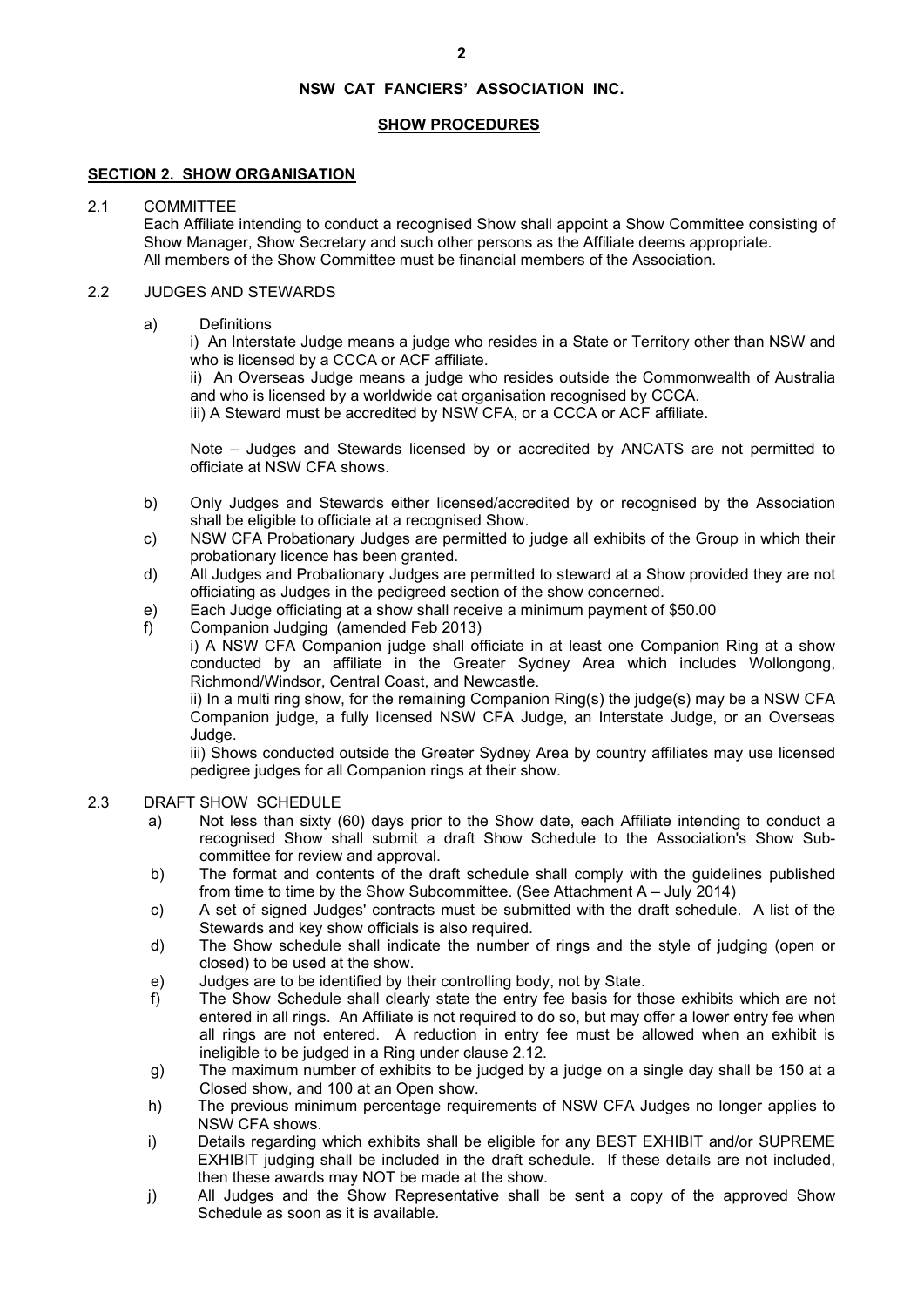# **SHOW PROCEDURES**

# 2.4 SHOW REPRESENTATIVE

 The Management Committee shall appoint one or more persons to be the Show Representative at a recognised Show. The Show Representative may be consulted by the Show Committee and give advice as to the Association's Rules and Show Procedures.

The Show Representative shall forward to the NSW CFA office a written report to the on the general conduct of the Show within 7 days of the close of the Show.

The Show Representative shall ensure that the Top 5 results plus a catalogue will be forwarded to the Cat of the Year Pointscorers within 3 working days of the show.

# 2.5 SHOW CATALOGUE

The Show Committee shall prepare a Show Catalogue that must contain at least the following information and any such additional information that the schedule approval letter may require.

- a) A statement that the Show is conducted under the Rules and Procedures of the Association.
- b) The name of each exhibitor and the cage number of their exhibits.
- c) The full name, date of birth, registered number, exhibitor, names of sire and dam, and breeder of each exhibit.
- d) The names of the Show Representative, Show Officials (Show Manager, Show Secretary, Chief Steward, Card Room Chief, Trophy Chief), and Club Executive Officers.
- e) The names of Judges with their registering governing body, and their assignments.
- f) The names of all Floor Stewards, plus their assignments, where possible.
- g) The names of all Ring Co-ordinators for open style Shows.
- h) Details of all awards intended to be made at the show.
- i) Details of which exhibits are eligible for any BEST EXHIBIT and SUPREME EXHIBIT judging.

### 2.6 DESEXED EXHIBITS

Desexed exhibits may not compete against entire exhibits, except for Best Exhibit and/or Supreme Exhibit Awards, and in Miscellaneous/Side classes.

Entire and desexed Companion kittens shall be judged together.

# 2.7 VETERINARY OFFICERS

The Show Committee shall provide at least one qualified Veterinary Officer for each one hundred (100) exhibits entered in the Show.

# 2.8 JUDGING REQUIREMENTS

- a) Judging sheets shall be prepared for each separate breed and colour section allowing the award of a Challenge or Best in Section.
- b) Judging to Best of Breed and to the Top 5 Male, Female, Desexed Kittens and Male, Female, Neuter, Spay Cats is compulsory.
- c) Judging to Best Cat, Best Desexed Cat, Best Entire Kitten, Best Overall Kitten (includes desexed kittens), Best Exhibit and Supreme Exhibit is optional at the discretion of the Show Committee. The show schedule and catalogue should include details of which award winning exhibits will be eligible for Best Exhibit and Supreme Exhibit judging.
- d) Where an overall Top 5 or Top 10 Exhibits is to be judged, the Show Schedule and the Catalogue shall contain details of exactly how this is to be done.
- e) Either the date of birth (DOB) or the age of each exhibit, in months for every kitten, and in years for every cat MUST be shown on the judging sheets.

For cats the age shall be

| 9 months to 1 year 6 months                              | 1 year  |
|----------------------------------------------------------|---------|
| 1 year 6 months to 2 years 6 months                      | 2 years |
| 2 years 6 months to 3 years 6 months 3 years, and so on. |         |

Alternatively, adult cat's ages can be shown in years and months.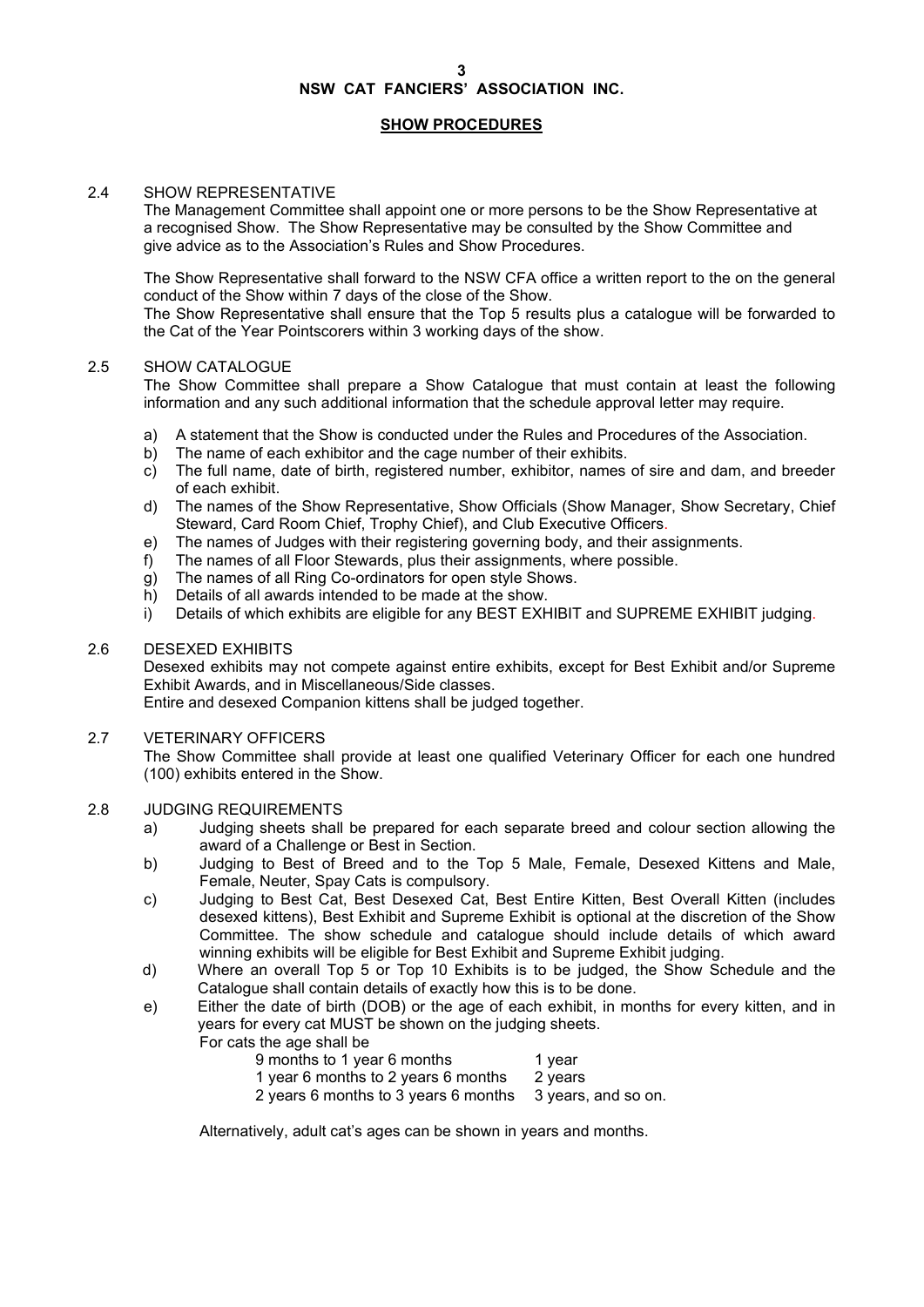### **SHOW PROCEDURES**

### 2.9 CHANGE OF JUDGE FROM THAT SHOWN ON THE APPROVED SHOW SCHEDULE

Wherever possible the Judges and their assignments should remain as shown on the approved Show Schedule. However, there are circumstances such as accident, or illness, or unexpected entry numbers which necessitate that the Show Committee replace a Judge, or reallocate a Judge's assignment. Whenever such a change is made the following shall be observed.

Where possible a suitable notice shall be included in the Show Catalogue, preferably on the same page or as near as possible to the page listing the judging assignments. A notice advising exhibitors of the change (or changes) shall be prominently placed at the entrance to the show hall.

An announcement should be made to exhibitors prior to the commencement of judging. Should an exhibitor, as a direct result of such changes, decide or be obliged to withdraw an exhibit or exhibits from a judging ring, then the Show Committee must allow the withdrawal and where appropriate refund any relevant entry fee paid. The converse to this situation is also valid.

### 2.10 JUDGES EXHIBITING AND JUDGING AT THE SAME SHOW

Judges will be allowed to exhibit and judge at the same Show under the following conditions.

- a) A judge who has been contracted to judge at an affiliate Show may exhibit cats and/or kittens registered and/or owned by the Judge at that Show provided that;
	- i) those exhibits are not entered in the Ring the Judge has been contracted to assess; or
	- ii) those exhibits have not been entered in any open class, age class or side class that the Judge has been invited to assess; or
	- iii) if the judge holds an all breeds licence then that exhibitor Judge may not be part of a panel in that Group in which his/her exhibits are entered, or be invited to judge Supreme Exhibit at that show, and
	- iv) an exhibitor Judge may not adjudicate any special awards or classes that involve a combination of breed groups at that show which might include his/her exhibits.
- b) When any licenced Judge, Probationary Judge, Trainee Judge or Companion Judge wishes to exhibit at an affiliate show for which that Judge has been contracted or invited to judge, then the Judge is permitted to bench his/her exhibits (even if the Judge is judging in that Group) provided the Judge leaves the floor of the show hall as soon as the exhibits have been settled in their show cages.

Where a Judge chooses not to bench his/her exhibits then he/she shall make arrangements either with the Show Secretary or another suitable person to have the exhibits benched.

# 2.11 SHOW JUDGING

### 2.11.1 TOP 5 JUDGING

a) Judges slips are to be arranged in sex order so that Top 5 judging can be done at the completion of each sex within a Group.

b) Each sex of a section (kittens, entire cats, desexed cats) of a Group shall be allocated to a single Judge. It is recommended that a single Judge be allocated to judge a whole section so that Judges do not have to confer to determine Best Kitten, Best Entire Cat, or Best Desexed Cat.

# 2.11.2 BEST EXHIBIT AND SUPREME EXHIBIT JUDGING

a) Definitions

i) Supreme Exhibit in Show is the overall best exhibit from all the Groups and Rings of the show.

- ii) Supreme Exhibit in Ring is the overall best exhibit from the Groups in that Ring.
- iii) Supreme Exhibit in Group is the overall best exhibit from the Rings in that Group.
- iv) A judging panel shall comprise 2 or more Judges.
- b) Single Ring Shows
	- i) Best or Supreme Exhibit in Group may be judged by a panel or a single Judge.
	- ii) Supreme Exhibit in Show shall be judged by a panel.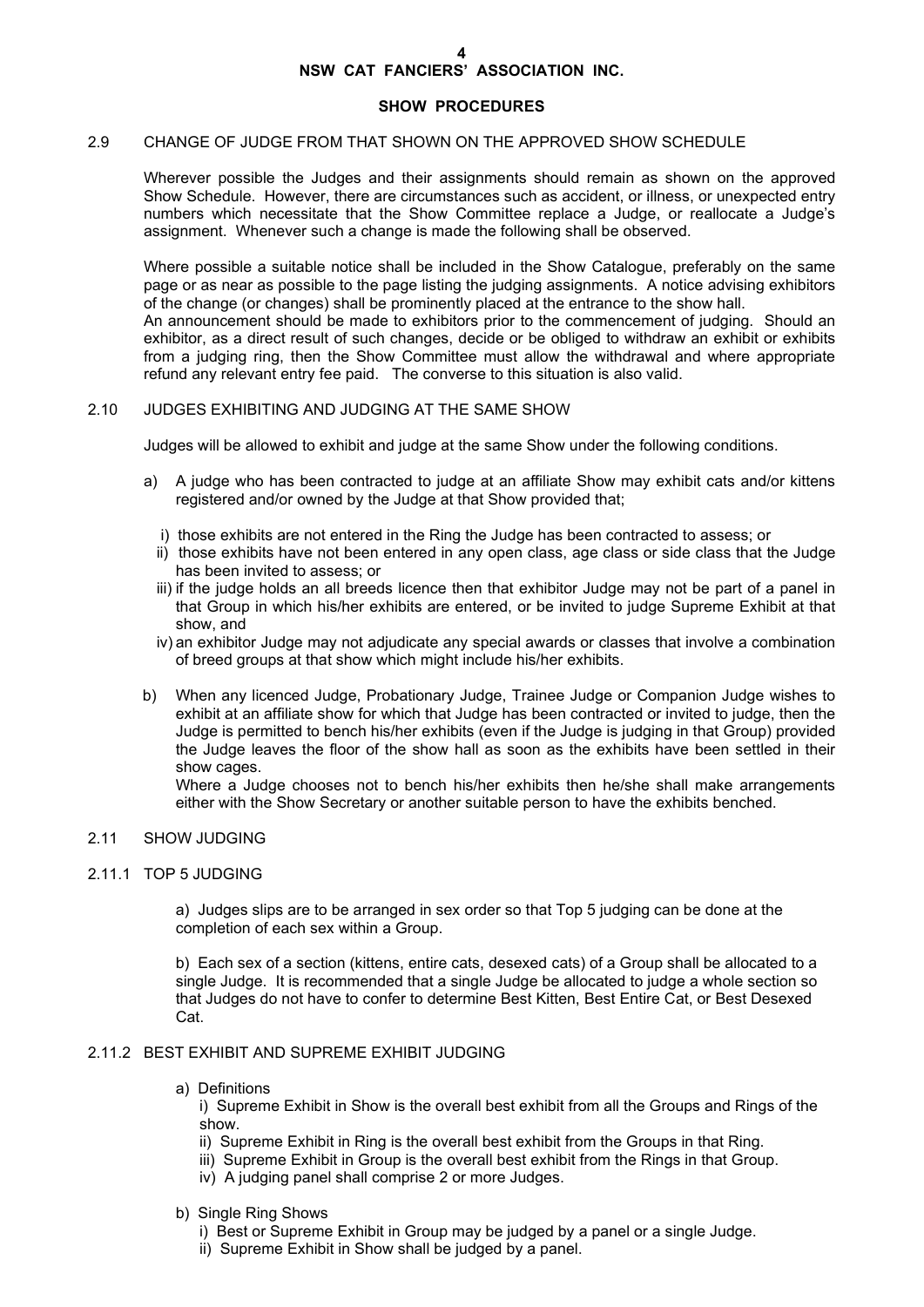### **SHOW PROCEDURES**

c) Multi-Ring Shows

i) Supreme Exhibit in Show may be judged by a panel, or by a Judge who has not judged any section of a Group to Top 5 at the show. However this Judge may also judge Miscellaneous classes.

ii) Best or Supreme Exhibit in Group may be judged by a panel, or by a Judge who has not judged any section of that Group.

iii) Supreme Exhibit in Ring of a Show or Best Exhibit in Group of a Ring may be judged by a panel (usually the Judges who have officiated in that Ring), or by a Judge who has judged part or all of that Ring of the show.

iv) A Judge who has judged all eligible exhibits in a Ring of a Group may not on his/her own judge Supreme Exhibit in that Group.

- 2.11.3 TOP 10 EXHIBITS, OR TOP 10 KITTENS, OR TOP 10 CATS JUDGING, or a number less than 10.
	- a) May be judged by a panel, or by a single Judge who has not judged any of the eligible exhibits in a section of the show other than a miscellaneous class. For example, a single Judge who has judged only kittens may judge the Top 10 Cats, and vice versa.
	- b) At a multi-ring show, may be determined by using a points score system. Details of the system are to be included in the draft schedule and, when approved, the same details are to be included in the show catalogue.
- 2.11.4 A Judge is not permitted to officiate on a panel or alone when it is possible that the Judge's exhibit may become eligible for such judging. See also Show Procedure 2.12.
- 2.11.5 Details regarding which exhibits are eligible for any Supreme Exhibit or Best Exhibit or Top 10 judging must be included in both the Show Schedule and the Show Catalogue.

### 2.12 JUDGE SHALL NOT JUDGE OWN EXHIBIT

A judge shall not judge an exhibit which the judge directly or indirectly owns or leases alone or with another person within the 3 months immediately prior to the date of the show at which the judge officiates.

A judge shall not judge an exhibit which the judge has directly or indirectly owned or leased alone or with another person within the 3 months immediately prior to the date of the show at which the judge officiates.

For the purposes of this clause an exhibit will be deemed to be the subject of this clause if it is an exhibit which the judge or judge's spouse, partner, children, or parents have or have had a direct or indirect proprietary interest.

A judge or an exhibitor shall not be required to pay an entry fee for the Ring where an exhibit is ineligible for that Ring under this clause.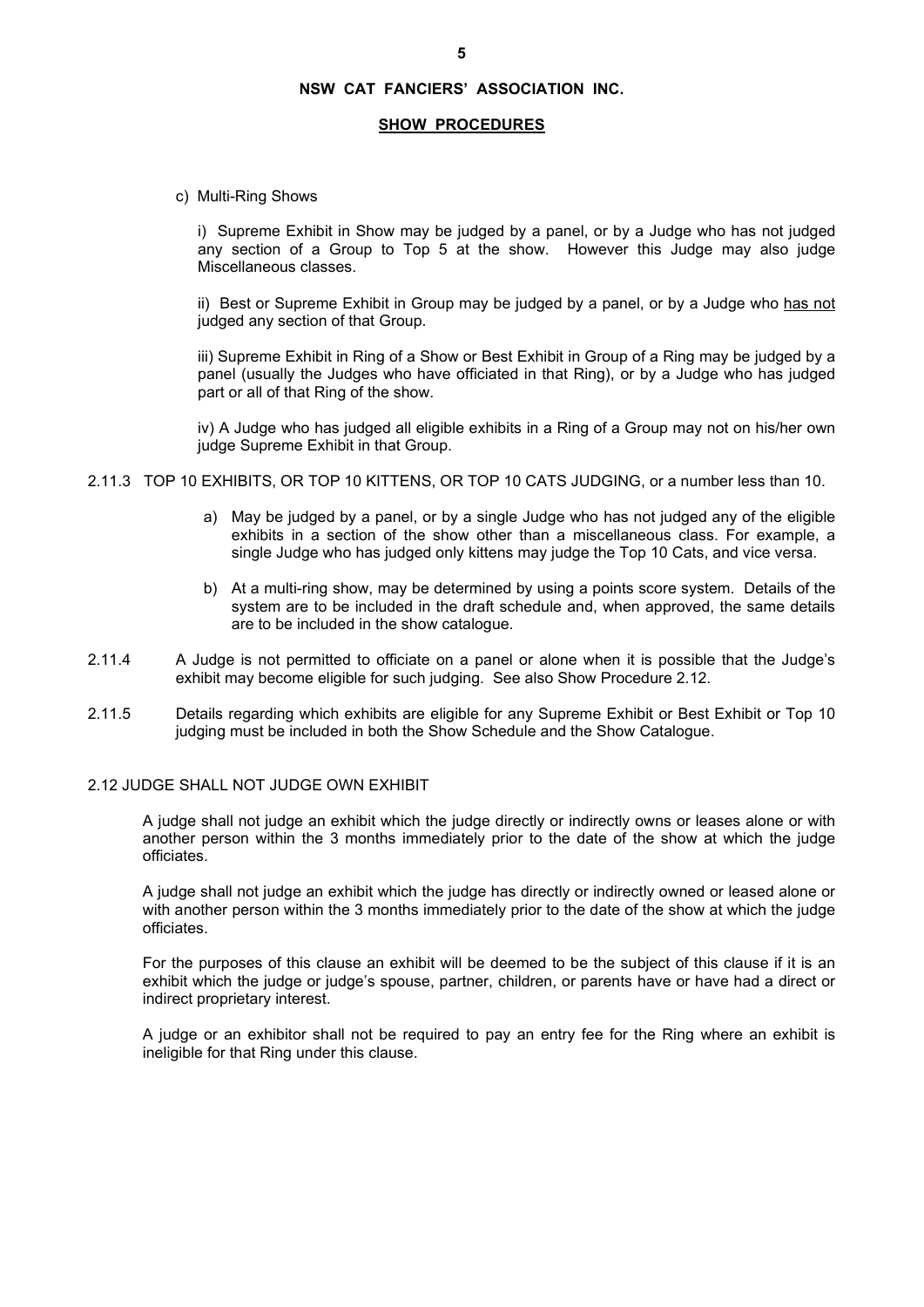### **SHOW PROCEDURES**

### 2.13 VISITING JUDGES' ACCOMMODATION

It is recommended that a Club provide hotel or motel accommodation for visiting country, interstate or overseas Judges for the days/evenings prior to the show. A visiting Judge is not permitted in the 5 days prior to the show to stay at or visit an exhibitor's place of residence if the Judge is to judge any of that exhibitor's exhibits, unless those exhibits are not entered in any classes (including Supreme Exhibit) which the visiting Judge is to officiate.

### 2.14 INCLEMENT WEATHER/SPECIAL CONDITIONS

 When inclement weather conditions prevail in the show hall e.g. cold and draughty conditions, roof leaks in wet weather, very hot in the show hall, the Show Committee in consultation with the Show Representative may permit towelling or other coverings on exhibits' cages, and such action shall not contravene clause 6.8.

### 2.15 MARKED CATALOGUE

 One copy of the Marked Catalogue shall be lodged with the NSW CFA office not later than 21 days after the conclusion of the show. This is the responsibility of the Show Secretary.

# 2.16 RETENTION OF SHOW RECORDS

 The Show Secretary (or Club Secretary) shall retain all entry forms, and a set of judging slips for a period of not less than 3 months after the date of the show.

### 2.17 EXHIBITIONS

 An affiliate may conduct an exhibition of cats to promote to the public responsible cat ownership, and pedigreed and companion cat showing. The affiliate shall advise the Management Committee of its intention to conduct an exhibition, and shall maintain a record of all club members and exhibitors involved in the exhibition for at least 3 months following the exhibition.

 The affiliate may at its own discretion require and arrange for the Veterinary inspection of exhibits prior to being benched. The 5 day rule as per clause 6.1 shall apply.

 All exhibits must be benched in show cages, be at least 10 weeks of age, and have been vaccinated as per clause 6.3.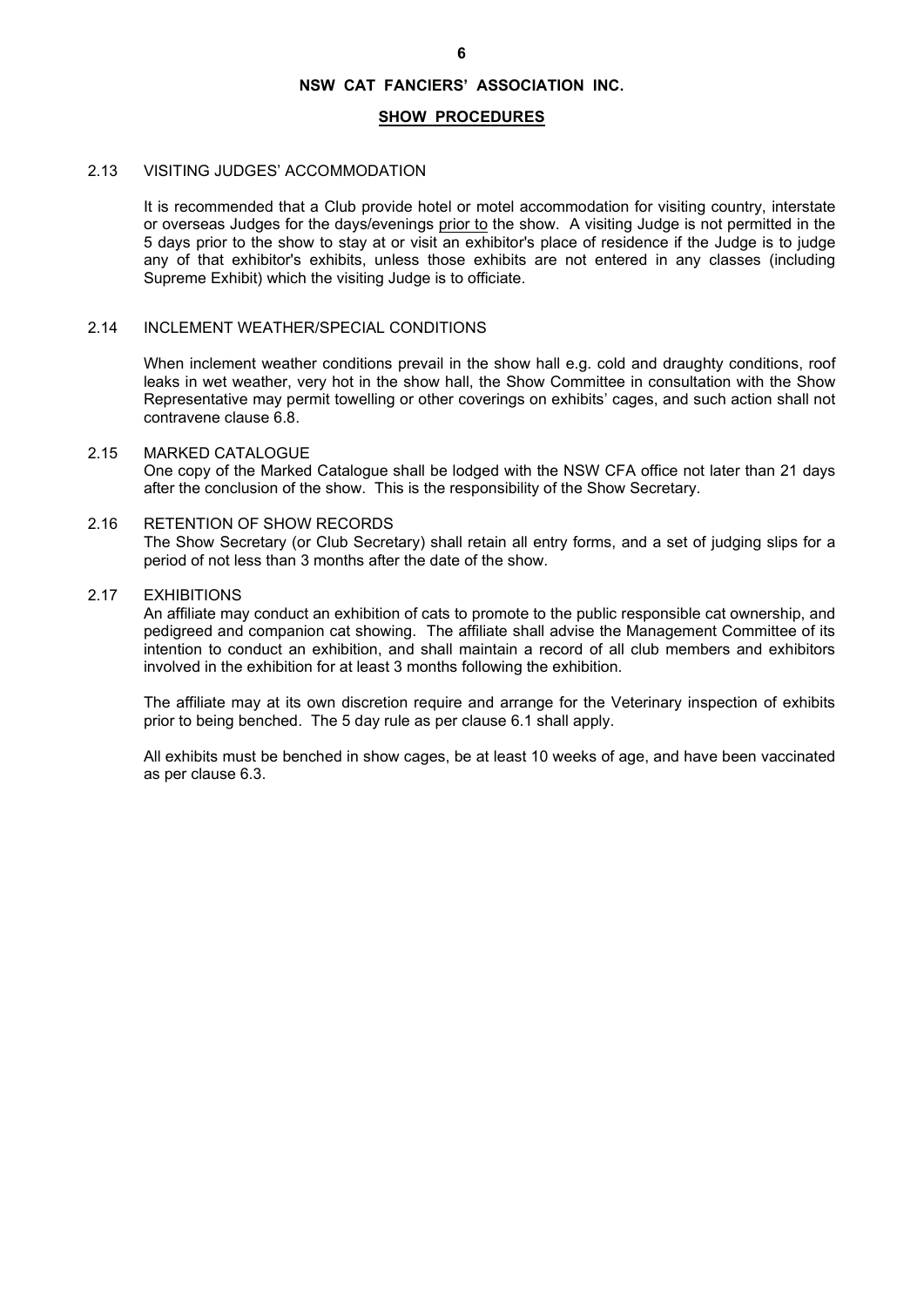# **SHOW PROCEDURES**

### **SECTION 3. TYPES OF SHOWS AND REQUIREMENTS; CHALLENGES; CHAMPIONSHIP AWARDS**

# 3.1 CLOSED STYLE SHOWS

- a) Exhibits are judged in their cages
- b) Exhibitors are not permitted in the near vicinity of the cages. Exhibitors may observe judging where suitable viewing areas exist and the Show Manager so agrees.
- c) Closed style shows may have up to 4 rings (exhibits judged up to 4 times by 4 different judges).
- d) Miscellaneous (side) Classes.
	- i) One Ring show unlimited miscellaneous classes
		- ii) Multi-ring shows a maximum of 3 miscellaneous classes plus pet and members classes.
		- iii) Miscellaneous classes shall be judged once only.
	- iv) Miscellaneous classes should be allocated to a judge who is to judge the Open or Age class section. eg Group 1 Entire Cat Head Type should be allocated to a judge who is to judge Group 1 Entire cats.
- e) At a Closed show an exhibitor may not withdraw his/her cat after judging has commenced.

# 3.2 OPEN STYLE SHOWS

- a) Exhibits are benched in their cages in judging bays, and then brought to a judging table.
- b) Exhibitors may observe the judging of exhibits from outside the judging bay.
- c) Open style shows may have up to 4 rings (exhibits judged up to 4 times by 4 different judges).
- d) For Multi-ring Open shows a maximum of 3 miscellaneous classes plus pet and members classes is permitted. Miscellaneous classes shall be judged once only.
- e) Miscellaneous classes should be allocated to a judge who is to judge the Open or Age class section eg. Group 1 Entire Cat Head Type should be allocated to a judge who is to judge Group 1 Entire cats.
- f) An exhibitor may withdraw his/her cat from a Ring prior to the commencement of judging in that Ring.
- g) A club wishing to conduct a Specialty breed or colour Ring at its show shall obtain the Management Committee's approval prior to the time of submission of the draft schedule.

# 3.3 COMBINED SHOWS

 When 2 or more all Breeds or all Group clubs agree to hold a combined show, the maximum number of rings shall be 2 for each club comprising 2 Closed judging rings, or 1 Open and 1 Closed judging ring in each show except where the Management Committee has given its written approval to vary this condition.

# 3.4 CHALLENGE AWARDS

Challenge awards will be awarded to the best male, female, neuter and spay in each recognised colour section of each recognised breed (except AOV, SR or experimental sections where special restrictions apply) if, in the opinion of the Judge, the exhibits reach the required standard. When a Challenge award has been withheld in a Ring, the exhibit is ineligible for any higher award in that Ring, including Best of Breed.

# 3.5 CHALLENGE POINTS

 Challenge points awarded shall be ten (10) points plus one (1) point each for each cat entered and present in the class, to a maximum of twenty (20) points.

UTH exhibits are to be regarded as being present in ALL Rings of a show.

A Best in Show award is automatically a twenty (20) point Challenge, but only when all breeds and colours in a Group are eligible to compete.

- 3.6 NSW CFA CHAMPIONSHIP AWARDS (See also General Operating Procedures, Section 9)
	- a) Champion, Grand Champion, Double Grand Champion for each level:
		- Male Cats 70 challenge points, Female, Neuter and Spay Cats 60 challenge points.
	- b) Bronze, Silver and Gold Double Grand Champion for each level: 100 challenge points.
	- c) Challenge points in excess of the total for a level may be carried over to the next level.
	- d) Challenges awarded by a judge licenced by a non-recognised governing body may not be used for NSW CFA titles.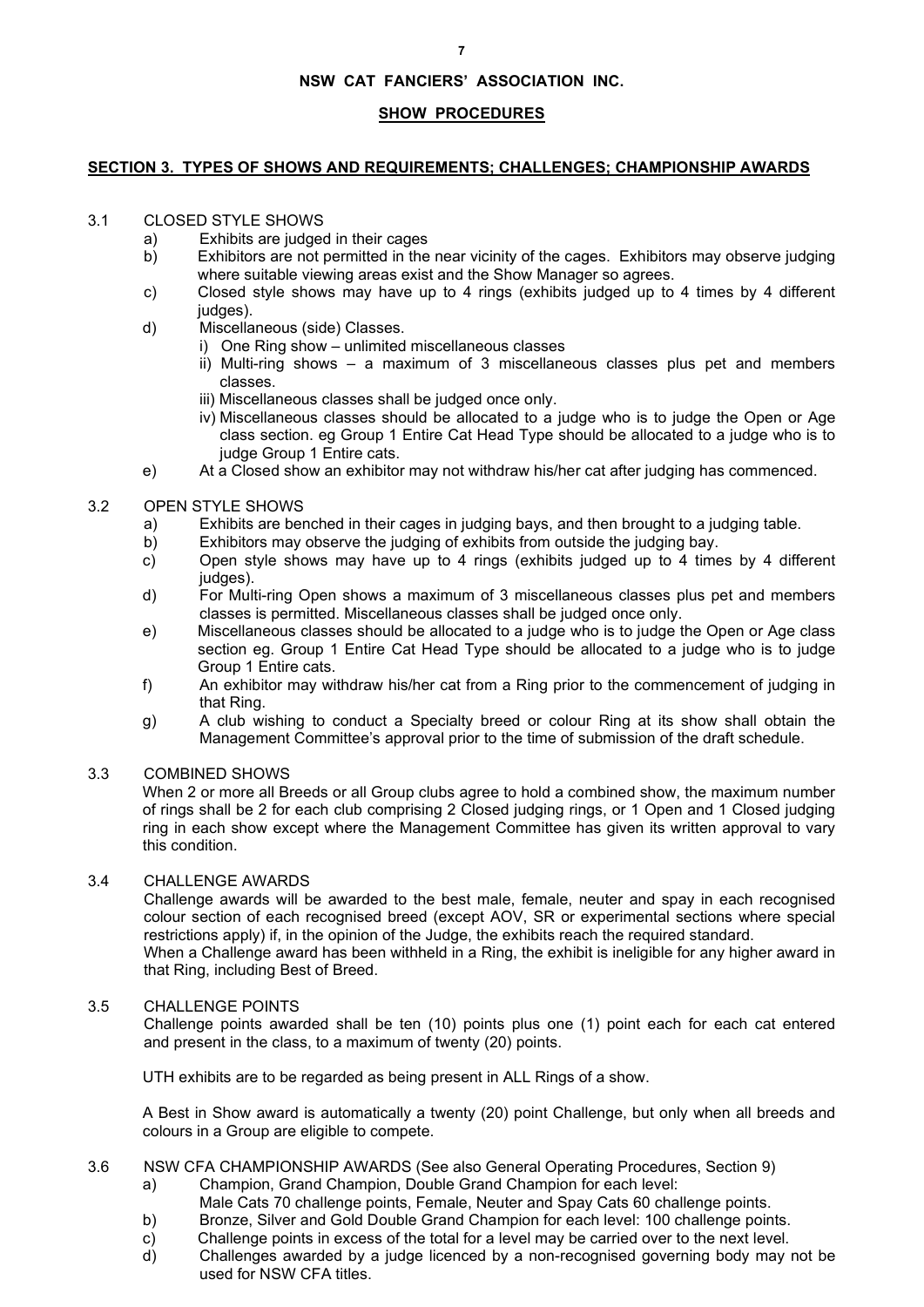### **8**

# **NSW CAT FANCIERS' ASSOCIATION INC.**

# **SHOW PROCEDURES**

- e) Applications for all titles must include a majority of challenge points gained at NSW CFA Affiliate shows or at CCCA National shows.
- f) Challenge points won as an entire cat may be counted for awards as a desexed cat.
- g) After gaining a title, if a cat is desexed (or is subject to a colour change) the cat may retain the title and proceed to a higher award status.
- h) Diamond Double Grand Champion: 10 Best in Show (20 point) challenge certificates.

# 3.7 CCCA CHAMPIONSHIP AWARDS

- a) A CCCA Champion award will be made to the best male, female, neuter and spay cat entered in the CCCA Champion Class. It is the Show Secretary's responsibility to make sure the exhibit is correctly entered in the CCCA class. (See clause 5.16)
- b) TEN (10) CCCA awards are required for each level of CCCA Champion, Grand Champion, Double Grand Champion, Triple Grand Champion, Sapphire Triple Grand Champion, Ruby Triple Grand Champion, Emerald Triple Grand Champion and Diamond Triple Grand Champion.
- 3.8 NSW C.F.A. INC.PEDIGREED KITTENS/CATS OF THE YEAR ELIGIBILITY. A Kitten/Cat may accumulate points in the CFA Members' Kitten/Cat of the Year Awards, only whilst it is in the ownership of a financial member of NSW C.F.A. Points will be counted from the date the membership is accepted.
- 3.9 COMPANION KITTTENS/CATS

A Companion Cat Group may be included at all shows.

To be eligible for showing, a Companion cat exhibit must be desexed. Companion kitten exhibits over the age of 6 months must be desexed.

- a) NSW C.F.A. INC.COMPANION KITTENS/CATS OF THE YEAR ELIGIBILITY. A Kitten/Cat may accumulate points in the CFA Members' Kitten/Cat of the Year Awards, only whilst it is in the ownership of a financial member of NSW C.F.A. Points will be counted from the date the membership is accepted.
- b) The Companion Cat Group is broken into Domestics and Household Pet categories, and solid, patterned, and patched coat colour sections in the Domestic category.
- c) Companion Cats are to be registered and classified as a Domestic or a Household Pet. Exhibitors of companion cats are permitted to show for the first time without classification and three times without registration.

 A Panel, consisting of three Judges, (including one Companion Judge and one Pedigree Judge) will determine in which category and colour section a companion cat is to be registered.

- d) Awards of Merit will be awarded to the Best Neuter Cat and Best Spay Cat in each colour section of the Domestic category, and to the Best Neuter Cat and Best Spay Cat in the Household category. Exhibits in the two categories will be judged together for the awarding of Top 5 Neuter Cats, Top 5 Spay Cats and Top 5 Kittens.
- e) For Champion, Grand Champion, and Double Gd Champion 5 Award of Merit certificates. For Bronze, Silver and Gold Db Gd Champion – 10 Award of Merit certificates. For Diamond Db Gd Champion – 10 Best in Show ( $1<sup>st</sup>$  Top Five) Award of Merit certificates. See also General Operating Procedure 9.3 c).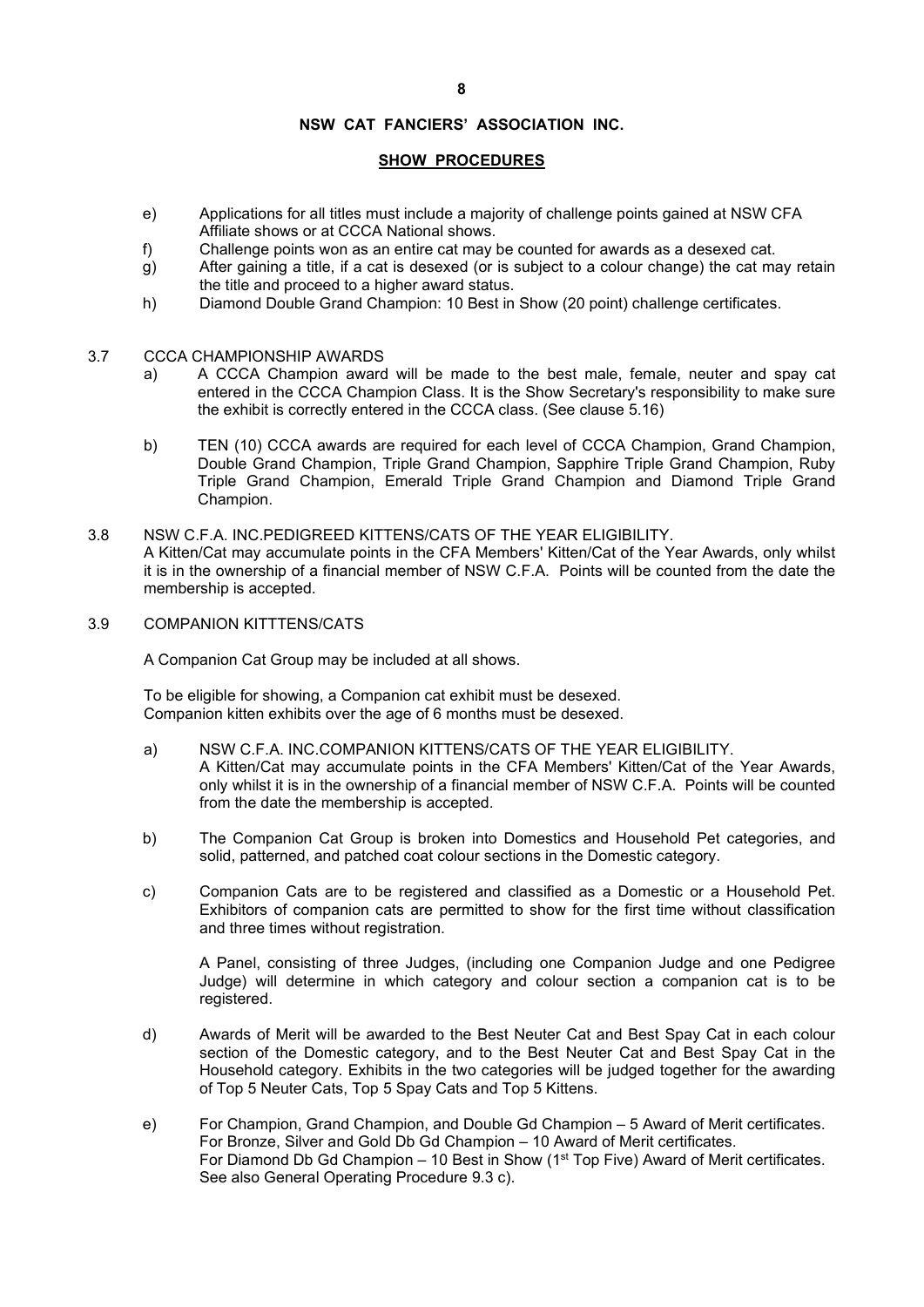### **SHOW PROCEDURES**

### **SECTION 4. DEFINITION OF CLASSES**

- 4.1 GENERAL CLASSES
- LITTER A litter shall comprise all the living progeny under the age of four months of one kittening of a Brood Queen, and be litter registered (see clause 5.12).
- BABY KITTEN At least ten weeks and under four months on the day of the show.
- KITTEN At least ten weeks and under nine months on the day of the show.
- CAT Exhibits nine months and over on the day of the show.
- OPEN OPEN to all cats nine months and over. ALL cats must be entered in this class in at least 1 Ring of a show, unless Management Committee approval is sought and granted for special circumstances such as a Veteran / Golden Oldie class.
- NEUTER Male cat or kitten which has been castrated (desexed).
- SPAY Female cat or kitten which has been castrated (desexed).
- VETERAN Cats seven years and over on the day of the show.
- NSW BRED Cats or kittens bred in the State of New South Wales.

AUSTRALIAN BRED Cats or kittens bred in the Commonwealth of Australia.

- AOC Any other colour for cats bred from registered stock of the same breed but which do not comply with any of the colours listed in the Standard. A challenge certificate shall not be awarded.
- AOV **Any other variety for cats registered with the association and bred under an** authorised experimental breeding program. All such cats will be judged together unless three or more of the same type are entered. A challenge certificate shall not be awarded.
- BEST IN SHOW Only Cat Challenge and Kitten Best in Section winners, in recognised colours, will be eligible for BEST IN SHOW awards in each sex.
- SUPREME EXHIBIT Best in Show award winners or Best Entire Cat, Best Kitten, Best Desexed Kitten and Best Desexed Cat may compete together for SUPREME EXHIBIT award in GROUP or SUPREME EXHIBIT in RING.
- CCC OF A CLASS Mandatory for all Titled Male, Female, Neuter and Spay Cats registered with a CCCA member registering body. It is the responsibility of the Club Secretary or Show Secretary to ensure that all eligible cats are entered in this class. There is no entry fee for this class.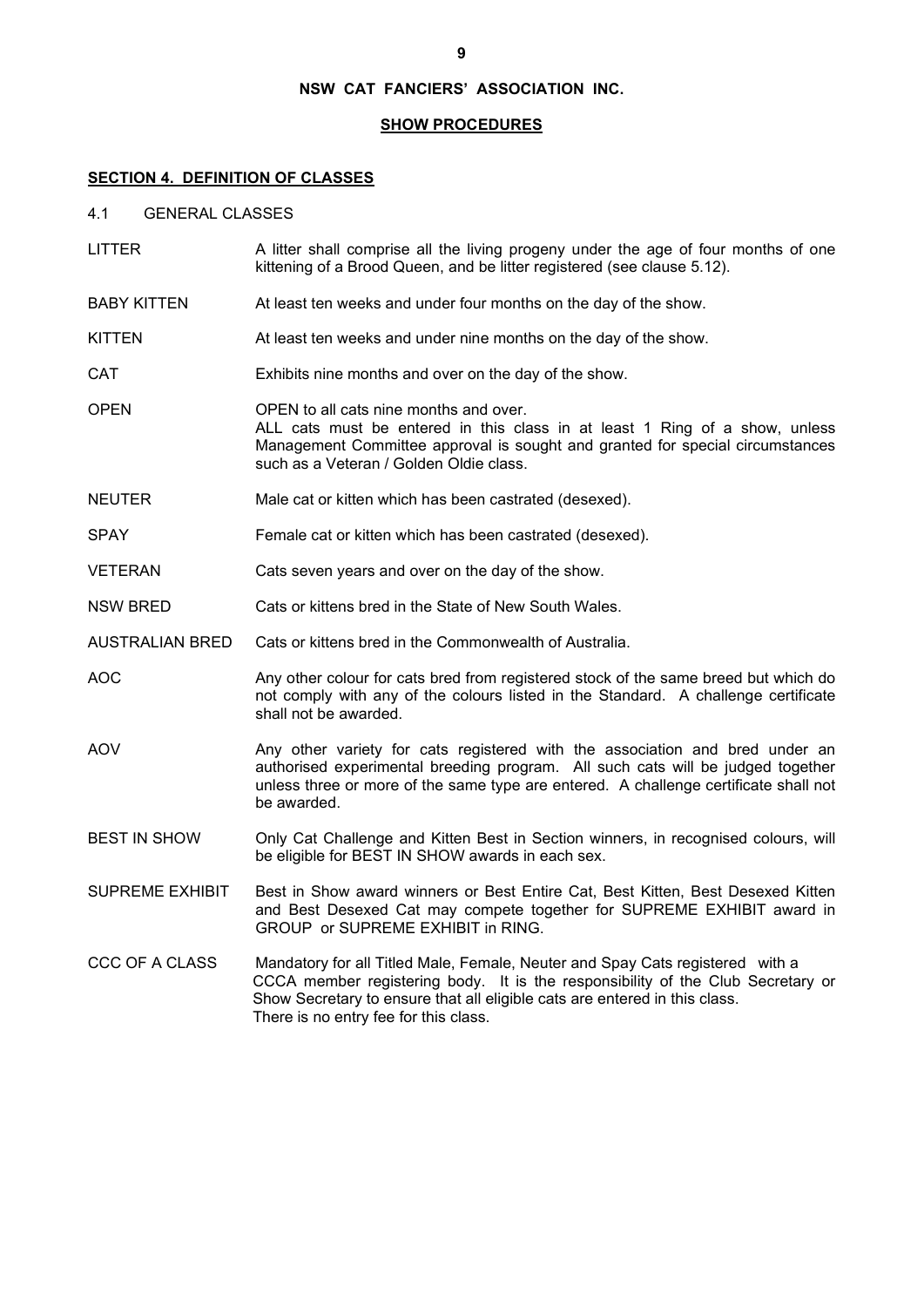### **SHOW PROCEDURES**

### **SECTION 4. DEFINITION OF CLASSES (CONTINUED)**

# 4.2 MISCELLANEOUS CLASSES

Before being eligible for Miscellaneous Classes cats must have been entered in the OPEN class, and kittens in their AGE class.

STUD CAT Male cats whose kitten progeny have won prizes in General kitten classes at the show and which gains through such awards the highest number of points to be awarded on the basis of 3 points for each first place, 2 points for each second place, and 1 point for each third place won by such progeny. PET Judged solely on docility (temperament) and appeal. BRED BY EXHIBITOR Cats or kittens owned and bred by the exhibitor. NOT BRED BY EXHIBITOR Cats or kittens owned but not bred by the exhibitor. HEAD TYPE Judged solely on the conformation of the head to the Standard. BODY TYPE Judged solely on the conformation of the body to the Standard. OVERALL TYPE Judged solely on the conformation of overall type to the Standard. EYE COLOUR Judged solely on the conformation of eye colour to the Standard. EYE COLOUR, Judged solely on the conformation of eye colour, shape and set to the Standard. SHAPE & SET COAT COLOUR Judged solely on the conformation of the coat colour to the Standard. COAT, COLOUR Coat length, colour and texture which most closely conforms to the Show Standard<br>& CONDITION on a cat or kitten in optimum condition. on a cat or kitten in optimum condition. BRACE Two cats or kittens of the same breed but not necessarily of the same sex or colour. TEAM Three cats or kittens of the same breed but not necessarily of the same sex or colour. MEMBERS Cats or kittens owned by a financial member of the club conducting the show. JUNIOR HANDLER For exhibitors between the age of 6 years and 17 years. Guidelines for this optional miscellaneous class will be issued from time to time by the Management Committee.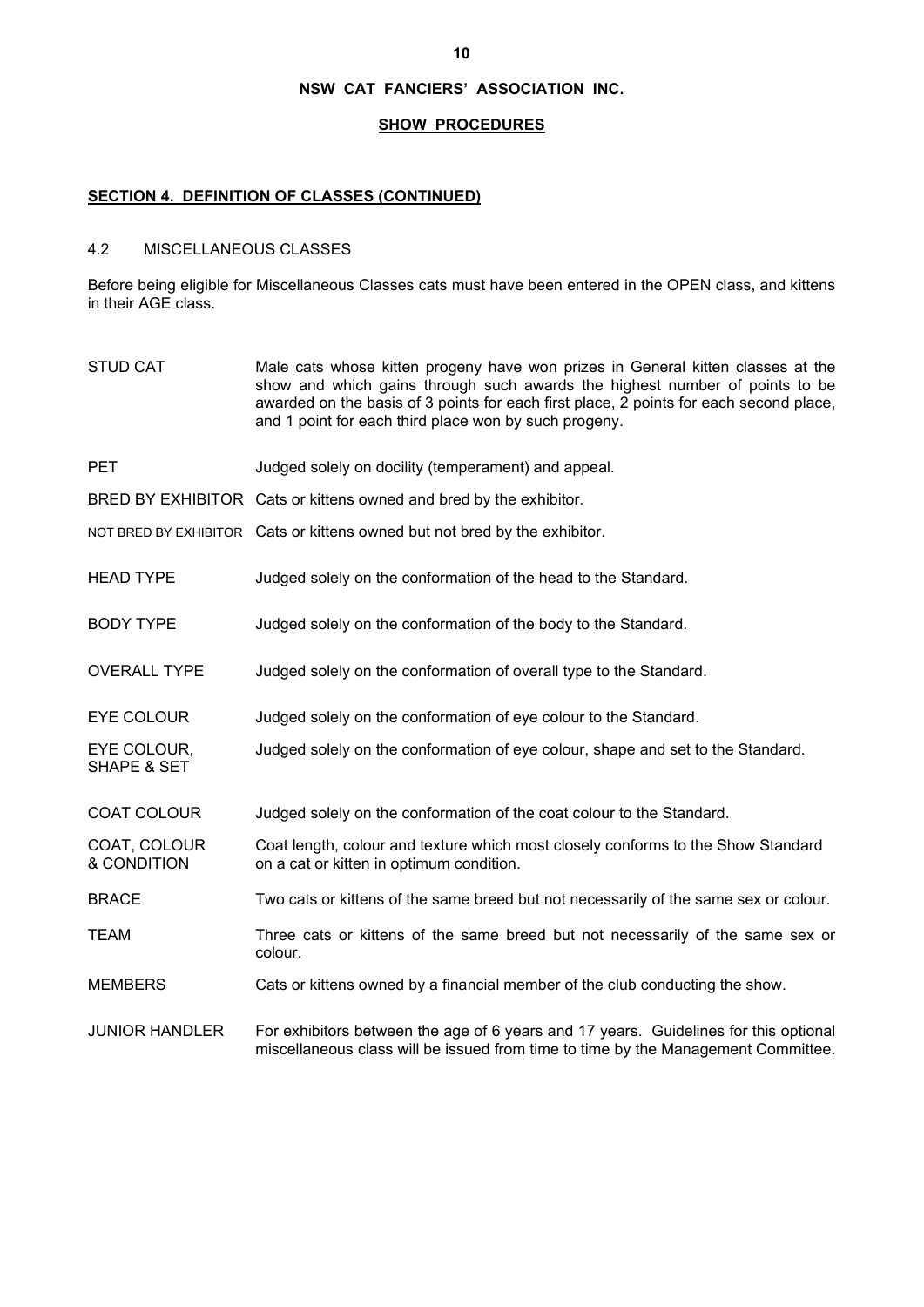### **SHOW PROCEDURES**

### **SECTION 5. ENTRY REQUIREMENTS**

- 5.1 All entries must be in writing and clearly legible, preferably printed, on the prescribed official entry form**.** A clear legible photocopy of each exhibit's pedigree/registration certificate as issued by a Registering Body recognised by CCCA or ACF must accompany the entry form. All exhibits must be entered in the name of the registered owner.
- 5.2 All Companion exhibits over the age of 6 months must be desexed. For an unregistered companion exhibit, a copy of the exhibit's certificate of sterilisation (desexing) signed by a qualified Veterinary Practitioner must accompany the entry.
- 5.3 Unless prior approval has been granted by the Management Committee for an Open Entry Show, An exhibit owned by an exhibitor residing in New South Wales MUST be registered with the Association and the registration number must be quoted on the entry form. The Show Secretary may accept an entry when "Registration Pending" is quoted but the valid registration number must be shown in the Show Catalogue. If this is not done, the exhibit shall be ineligible to be shown. It is the exhibitor's responsibility to obtain a valid registration number.

An exhibit entered in a show may be sold and transferred by an exhibitor prior to the date of the show and exhibited by the transferee (new owner), provided that the transfer has been registered at the NSW CFA Office prior to the commencement of the show.

An exhibit which was owned or leased by a Judge or the Judge's family at any time during the period of three months immediately preceding the date of the Show is ineligible to be judged by that Judge. See also clause 2.12.

- 5.4 An Interstate exhibit owned by an exhibitor not resident in New South Wales must be registered with a recognised Governing Body. The application for entry must be accompanied by a copy of the exhibit's pedigree showing four (4) generations with appropriate breeds and colours of all forebears.
- 5.5 A LITTER exhibited as such must be Litter registered **and** the Litter Registration Number or the registration number of one (1) kitten must be shown on the entry form for all litter classes. The number of kittens in the litter must be shown on the entry form. Should less than the declared number of kittens be shown, the litter shall be outclassed as incomplete, unless prior to the commencement of the show the Show Secretary is advised that one or more kittens are deceased.
- 5.6 No entry can be accepted for kittens and litters which are under the age of 10 weeks on the day of the show.
- 5.7 The receipt of any entry by the Show Secretary does not guarantee acceptance. The Show Committee reserves the right to refuse and return any entry which does not meet the entry requirements, or the Rules or Procedures of the Association.
- 5.8 Telephoned entries may be accepted but MUST be confirmed in writing. If an exhibit's pedigree/registration certificate is not received by the time the show catalogue is finalised the exhibit shall be ineligible to be shown.
- 5.9 Entries received after the published closing date of the show should not be accepted. Late entries which are not accepted must be returned.
- 5.10 If an acknowledgement of receipt of entry is required, the exhibitor must include a stamped selfaddressed envelope with the entry.
- 5.11 Any amendment to the title, sex, and/or colour classification of an exhibit after entry has been lodged MUST be submitted in writing accompanied by a copy of the amended Certificate of Registration to the Show Secretary not later than 1 week prior to the show date, unless prior arrangement has been made with the Show Secretary to provide the changes at a later date. No changes will be made to the catalogue or judging slips on the day of the show.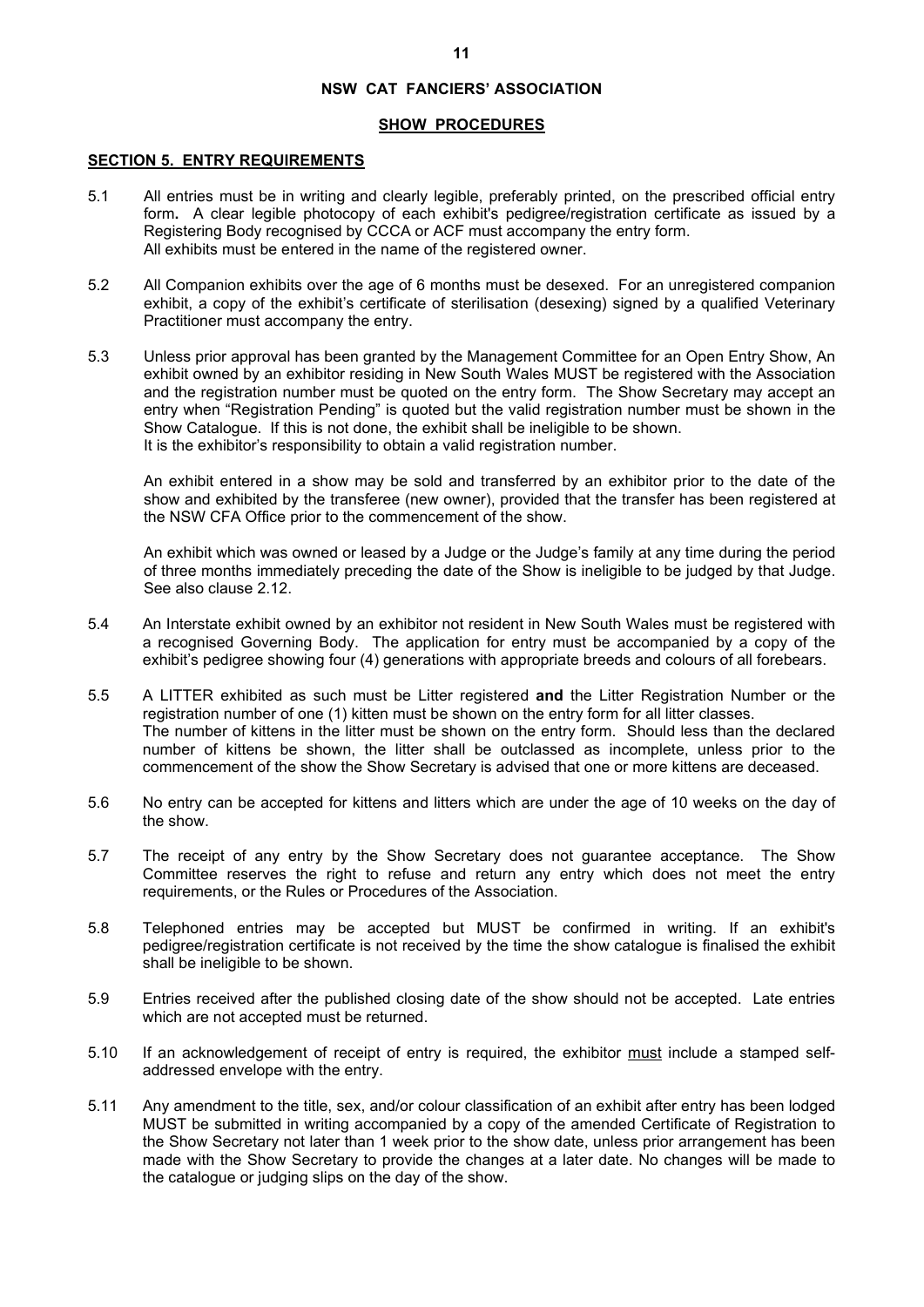### **SHOW PROCEDURES**

- 5.12 No cat obviously in kitten is allowed to be exhibited at a show. No cat obviously nursing a litter is allowed to be exhibited without her litter also being exhibited. The exhibitor must state on the entry form any specific requests regarding benching of the mother and her litter – e.g. mother with litter; or in separate cage next to litter; or in separate cage away from litter.
- 5.13 Entry fees must be paid with the entry. Fees are not refunded for exhibits which are not shown. Entry fees are only refundable when an exhibit is withdrawn in writing prior to the advertised closing date of the show. A judge or an exhibitor shall not be required to pay an entry fee for a ring where an exhibit is ineligible under clause 2.12.
- 5.14 If a cheque for entry fees is returned unpaid, then a money order, bank cheque or cash will be immediately required to ensure acceptance of the entry. Any costs or charges incurred by the club conducting the show as a result of a returned cheque shall be paid by the exhibitor.
- 5.15 The Show Secretary should take all reasonable steps to verify the bona fides of a telephoned withdrawal.
- 5.16 The Championship status of each exhibit must be shown on the entry form. It is the Show Secretary's responsibility to make sure an exhibit is correctly entered in the CCCA class. For exhibits with titles not awarded by NSW CFA - the exhibitor must state the Governing Body where the exhibit is currently registered to ensure eligibility for the CCCA class. ANCATS exhibits are NOT eligible for the CCCA class.
- 5.17 The Show Secretary has the right to transfer or reject exhibits not correctly entered.
- 5.18 If in the opinion of the Judge an exhibit has not been correctly entered, that exhibit may be outclassed.
- 5.19 Double cages are provided by the Show Committee at an extra cost to the exhibitor. Double cages are normally provided free for litters. The Show Committee may restrict the availability of double cages to adult exhibits only (plus litters), but must state so in its Show Schedule.
- 5.20 All experimental exhibits must be from an experimental program registered with the Association. The type of cat and the generation reached for each experimental program exhibit must be stated on the entry form.
- 5.21 Exhibitors when entering their exhibits in a multi-Ring show, may elect to not enter an exhibit in one or more of the rings. An exhibit must be entered in its appropriate Open or Age class in at least 1 Ring of the show, unless special permission has been granted by the Management Committee to vary this requirement – e.g. for special Veteran / Golden Oldie classes.
- 5.22 The use of exhibitor own cages may be permitted at the discretion of the club conducting the show. The exhibitor must provide the dimensions of these cages with their entry – width, depth, height. The maximum allowable dimensions for an exhibitor own cage shall be 76cm wide, 53cm deep and 61cm high – 30" x 21" x 24". Exhibitor owned cages must be all metal wire construction fitted with suitable solid barriers on both sides and back such as coreflute or other solid material (not transparent) to prevent direct contact between bench cats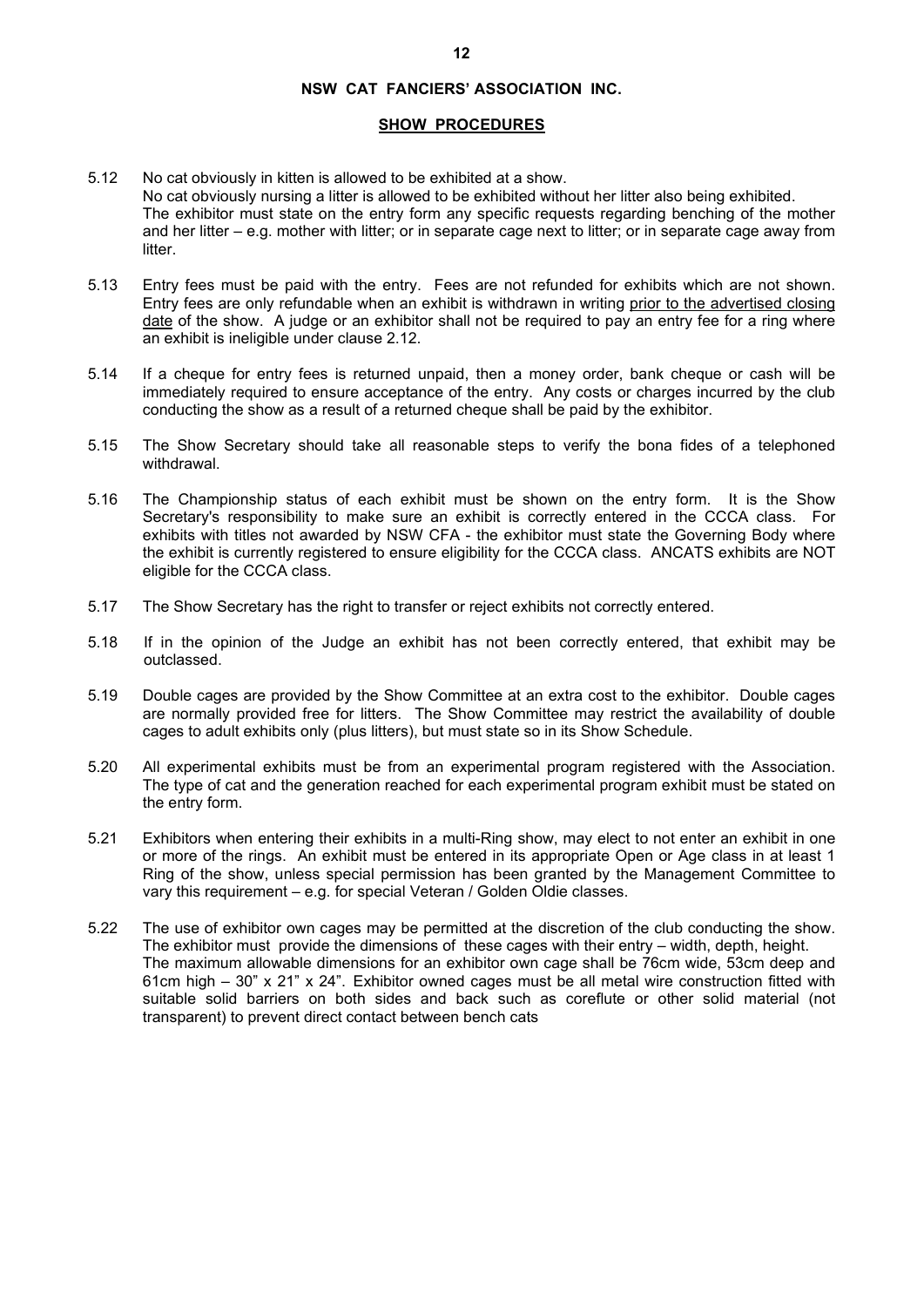### **SHOW PROCEDURES**

### **SECTION 6. EXHIBIT/EXHIBITOR REQUIREMENTS**

### 6.1 FIVE DAY RULE

An exhibit shall not be exhibited at a show until at least five (5) clear days have passed since the last day of the preceding show at which it was exhibited.

### 6.2 VETERINARY INSPECTION

 a) Each exhibit must be inspected by and pass the Veterinary Officer's inspection before being allowed to be benched in the show. The decision of the Veterinary Officer is final. Veterinary inspections shall be carried out in accordance with the Show Veterinary Inspection Procedures issued from time to time by the Management Committee of the Association. (See Attachment B)

b) Exhibitors shall ensure that their vetting slip has been endorsed by the Veterinary Officer or Vet Steward as evidence that their exhibits have been passed veterinary inspection. The Show Representative or Show Committee may request an exhibitor to produce such evidence during the currency of a show.

- c) One Out All Out Veterinary Rejection
	- i) A one out all out rejection by the Veterinary Officer shall mean that ALL the exhibits of the owner together with ALL the exhibits of any owner domiciled at the same address as the owner whose exhibits were rejected, are also to be rejected and may not be exhibited at that show, or at any show conducted within the following 15 days. This 15 day penalty shall apply even when an owner domiciled at the same address did not enter or show any exhibits at the show where the vetting rejection occurred. The subsequent vet out penalties of Attachment B clause 4 c) shall only apply to the owner whose exhibits are rejected.
	- ii) A one out all out rejection by the Veterinary Officer shall NOT mean that the exhibits of any owner who travelled to the show in the same vehicle as the owner vetted out are also vetted out.
	- iii) When an exhibit is rejected for a one out all out condition then ALL that owner's exhibits MUST be rejected irrespective of the Veterinary Officer's opinion as to the health of the owner's other exhibits.

# 6.3 VACCINATION REQUIREMENTS

- a) As from 1 September 2021, all cats (ie exhibits 9 months and over) must have had a Feline 3 vaccination administered within a period of not more than 3 years prior to the date of the show. This is a minimum requirement.
- b) All kitten exhibits must have had at least one Feline 3 vaccination not less than 14 days prior to the date of the show. As from 1 January 2017, at least one Feline 3 vaccination must have been administered by a qualified veterinary practitioner.
- c) An exhibitor must produce to the Veterinary Officer, documentary proof of vaccination (valid vaccination certificate) for all kitten exhibits owned by the exhibitor. A photocopy is acceptable providing it identifies the kitten in question and is a copy of the complete certificate. Failure to do so by a NSWCFA member exhibitor may result in rejection of the exhibit(s) for that show, and if not rejected the exhibitor is required to email a copy of the certificate to the NSWCFA office within 2 working days of the show. Failure by a non NSWCFA member to provide a valid vaccination certificate will result in the rejection of the exhibits.

# 6.4 CAT CARRY BOXES

All exhibits must be brought in to the show hall securely contained in a cat carry box or cage.

# 6.5 CLAWS TO BE CLIPPED

 All exhibits must have had their front and back claws clipped prior to arrival at the show. During judging, any exhibit which is found to not have the claws clipped on both front and hind paws may be disqualified.

# 6.6 OTHER ANIMALS EXCLUDED

 Other than an entered exhibit, no animal (except Guide Dogs) shall be allowed within the show hall during the conduct of a show. The Show Manager at his/her sole discretion may vary this rule in special circumstances, and the Show Representative MUST be informed of the decision and circumstances.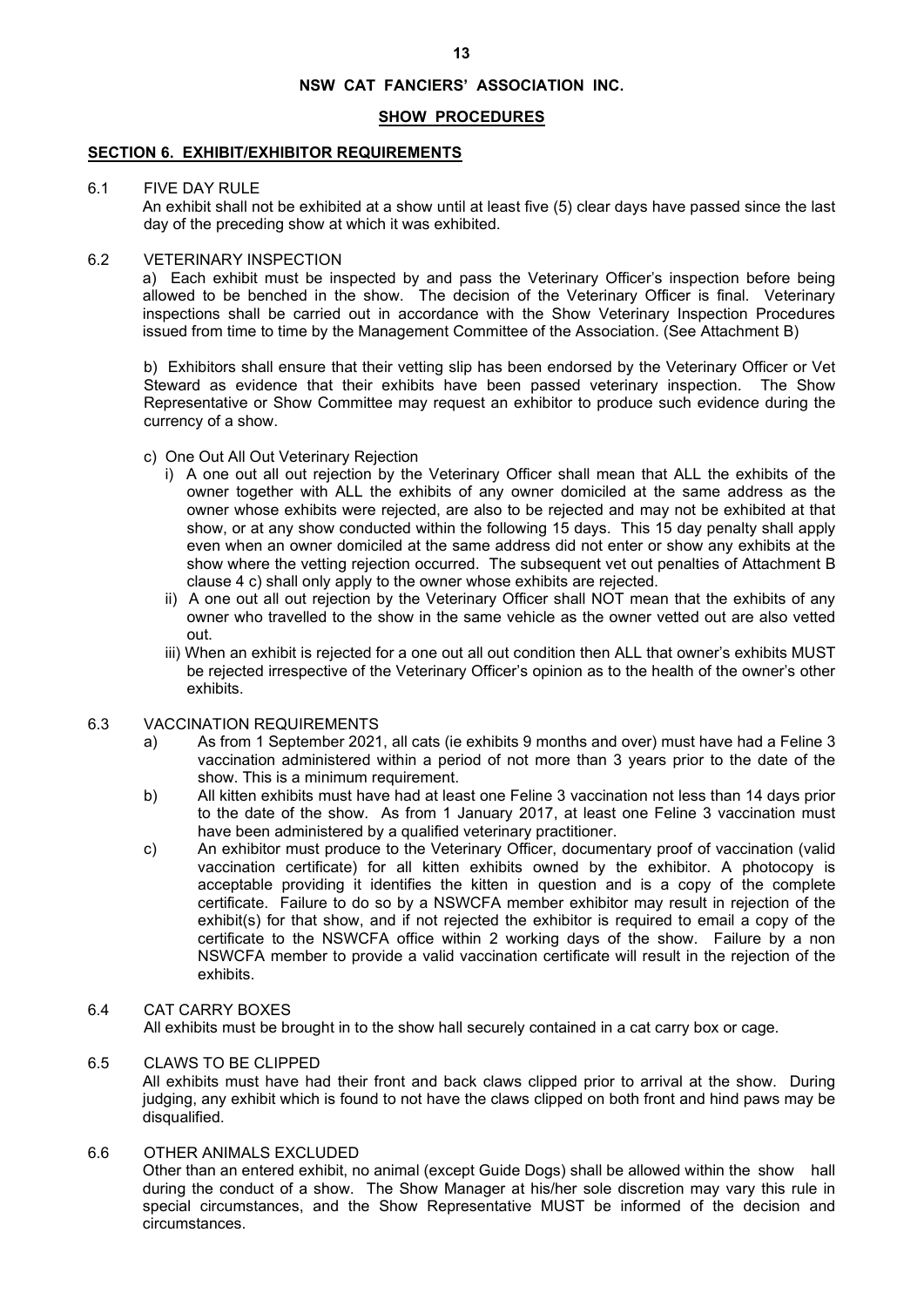6.7 FOODSTUFFS No foodstuffs are allowed in cages during judging. It is recommended that exhibits NOT be fed prior to judging.

**14** 

# **NSW CAT FANCIERS' ASSOCIATION INC.**

# **SHOW PROCEDURES**

- 6.8 SHOW CURTAINS AND BASE, LITTER TRAYS, AND WATER BOWLS White or coloured fabric curtains and a base are permitted. Curtains with lace or gauze frills are not permitted during judging. Igloo type bases are not permitted during judging. Donut type bases are permitted. Pillow slip base covers shall be sealed at the ends so that a cat cannot get inside the cover. Any coloured plastic litter tray is permitted in cages during judging. Any colour plastic or stainless steel clip-on water bowls attached to the front or door of the cage are permitted.
- 6.9 PROHIBITED SUBSTANCES Methylated spirits, bleach, atomisers, and aerosol sprays are not permitted in the show hall. Dettol and similar coal tar derivatives are not to be used as disinfectants. Talcum powder or any similar substance may not be applied to or brushed from an exhibit while in vicinity of the cages in the show hall.
- 6.10 AT COMMENCEMENT OF JUDGING All exhibits must be in their appropriate show cages when judges are called to the floor, and all persons other than show officials shall vacate the vicinity of the cages.
- 6.11 UTH AND UTJ.
	- 6.11.1 DEFINITIONS
		- a) UTH Unable to be handled

A cat or kitten exhibit shall be marked UTH if it displays aggression towards people; e.g. it aggressively strikes out with a paw or paws and scratches a person; it aggressively strikes and bites a person

b) UTJ - Unable to be judged

 A cat or kitten exhibit shall be marked UTJ if it cannot be safely removed from its cage for assessment or judging.

- 6.11.2 An exhibit can be marked UTH during vetting and judging. An exhibit may be marked UTJ during judging. An exhibit which displays UTH aggression between vetting and judging should be voluntarily withdrawn by the exhibitor but will not be marked UTH.
- 6.11.3 a) At vetting an exhibit may be marked UTH by a Veterinary Officer or an Accredited Steward (assisting the Veterinary Officer) in consultation with the Show Representative.
	- b) During judging an exhibit can only be marked UTH by a Judge who directly witnesses aggression.
	- c) During judging an exhibit may be marked UTJ by a Judge
- 6.11.4 PENALTIES:
	- a) UTH An exhibit marked UTH is disqualified and takes no further part in that show. The exhibit retains all awards gained prior to being marked UTH. A UTH card shall be placed on the exhibit's cage.
	- b) UTJ An exhibit marked UTJ takes no further part in that ring of the show. The exhibit may be judged in subsequent rings. A UTJ card with Ring number shall be placed on the exhibit's cage to appropriately warn judges and stewards in subsequent rings.